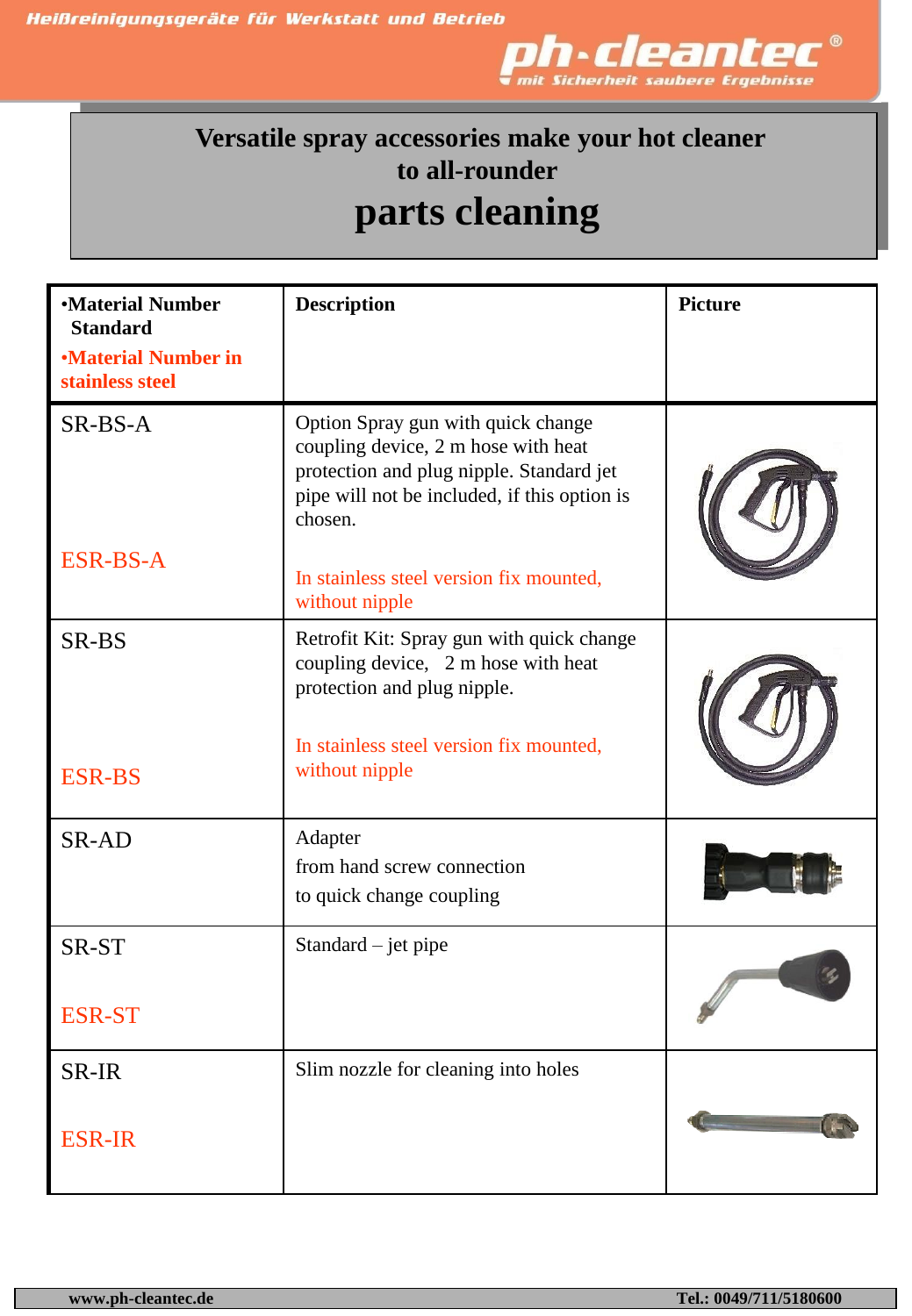

| <b>Material Number</b><br><b>Standard</b><br><b>Material Number</b> | <b>Description</b>                                              | <b>Picture</b> |
|---------------------------------------------------------------------|-----------------------------------------------------------------|----------------|
| in high-grade steel                                                 | Nozzle with 120° angle for cleaning into tubes                  |                |
| SR-HO                                                               |                                                                 |                |
| <b>ESR-HO</b>                                                       |                                                                 |                |
| SR-SL                                                               | Rigid, thin blind hole nozzle, $\varnothing$ 4 mm               |                |
| <b>ESR-SL</b>                                                       |                                                                 |                |
| SR-ES                                                               | Rigid, thin blind hole nozzle, also for cleaning                |                |
|                                                                     | electrostatic filter elements $\varnothing$ 5 mm, 4 x 90° angle | <b>COLL</b>    |
| <b>ESR-ES</b>                                                       |                                                                 |                |
| SR-FX                                                               | Flexible nozzle for holes and tubes                             |                |
| <b>ESR-FX</b>                                                       |                                                                 |                |
| SR-PT                                                               | Nozzle with $0^{\circ}$ angle for very stubborn pollutions      | l0             |
| <b>ESR-PT</b>                                                       |                                                                 |                |
| SR-PI                                                               | Synthetic brush                                                 |                |
| <b>ESR-PI</b>                                                       |                                                                 |                |
| <b>SR-PIE</b>                                                       | Stainless steel brush                                           |                |
| <b>ESR-PIE</b>                                                      |                                                                 |                |
| SR-BA                                                               | Adapter für Mink brushes in variable<br>configuration           |                |

J.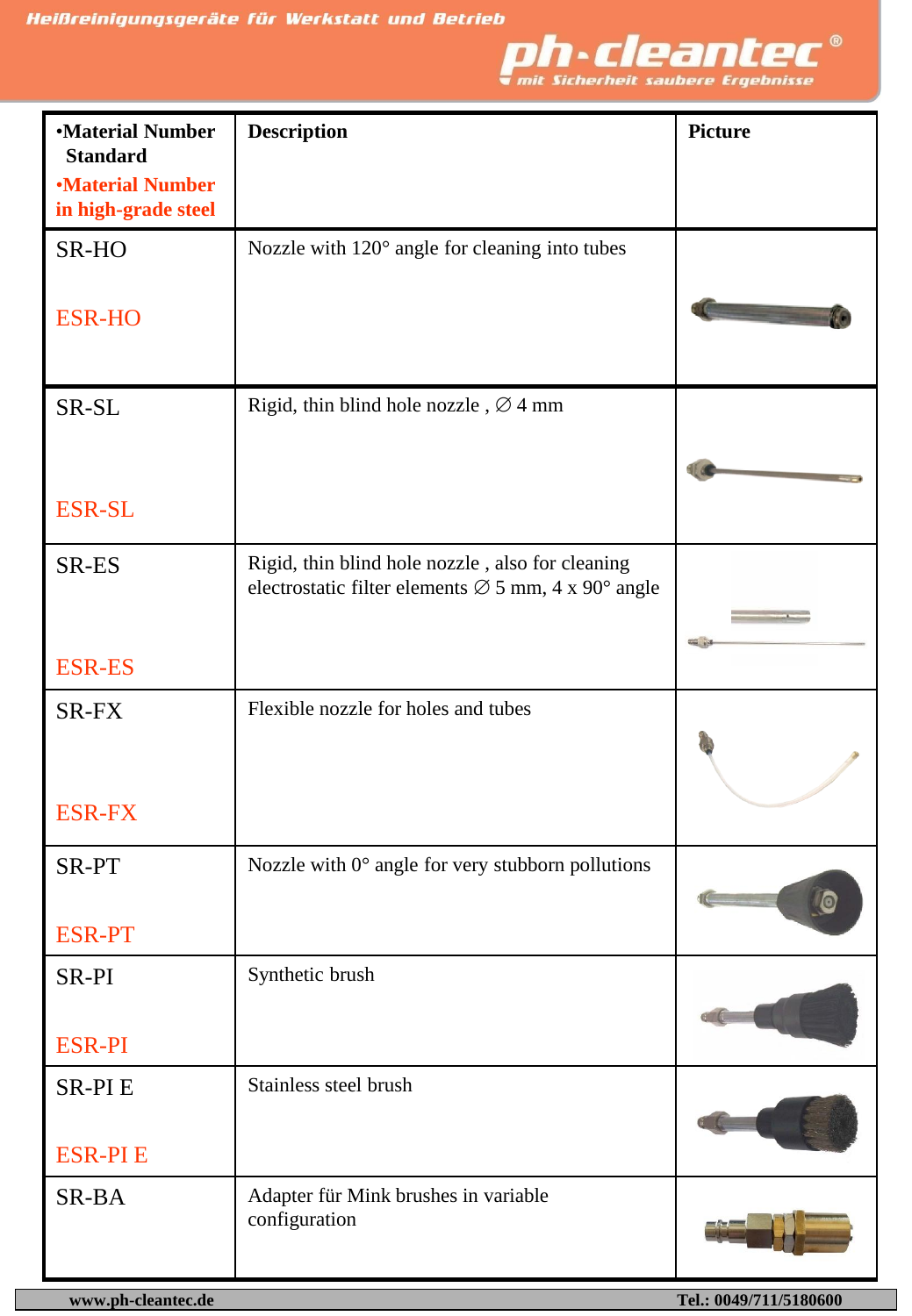

| <b>•Material Number</b><br><b>Standard</b>     | <b>Description</b>                                                                                          | <b>Picture</b>               |
|------------------------------------------------|-------------------------------------------------------------------------------------------------------------|------------------------------|
| <b>•Material Number</b><br>in high-grade steel |                                                                                                             |                              |
| <b>SR-TB</b>                                   | Brush plate Mink d=45mm incl. adapter                                                                       |                              |
| SR-FA<br><b>ESR-FA</b>                         | Changeable insert with high water performance for<br>surfaces. Reduced pressure and temperature.            | asymmetrische<br>Flachstrahl |
| <b>SR-ND</b><br><b>ESR-ND</b>                  | Needle jet with outer diameter 2,5mm for small<br>holes and blind holes, with protective cap;<br>from 4 bar |                              |
| <b>SR-RT</b>                                   | Rotary table diameter 300 mm in Aluminium, max<br>load capacity 40 kg                                       |                              |
| <b>SR-AUN</b>                                  | Holder for changeable inserts in stainless steel                                                            |                              |
| SR-SM                                          | Protection mat for grid of the modell 1000 SR<br>900x600 mm in Vinyl                                        |                              |
| Special nozzles - and executions on request!   |                                                                                                             |                              |

**www.ph-cleantec.de Tel.: 0049/711/5180600**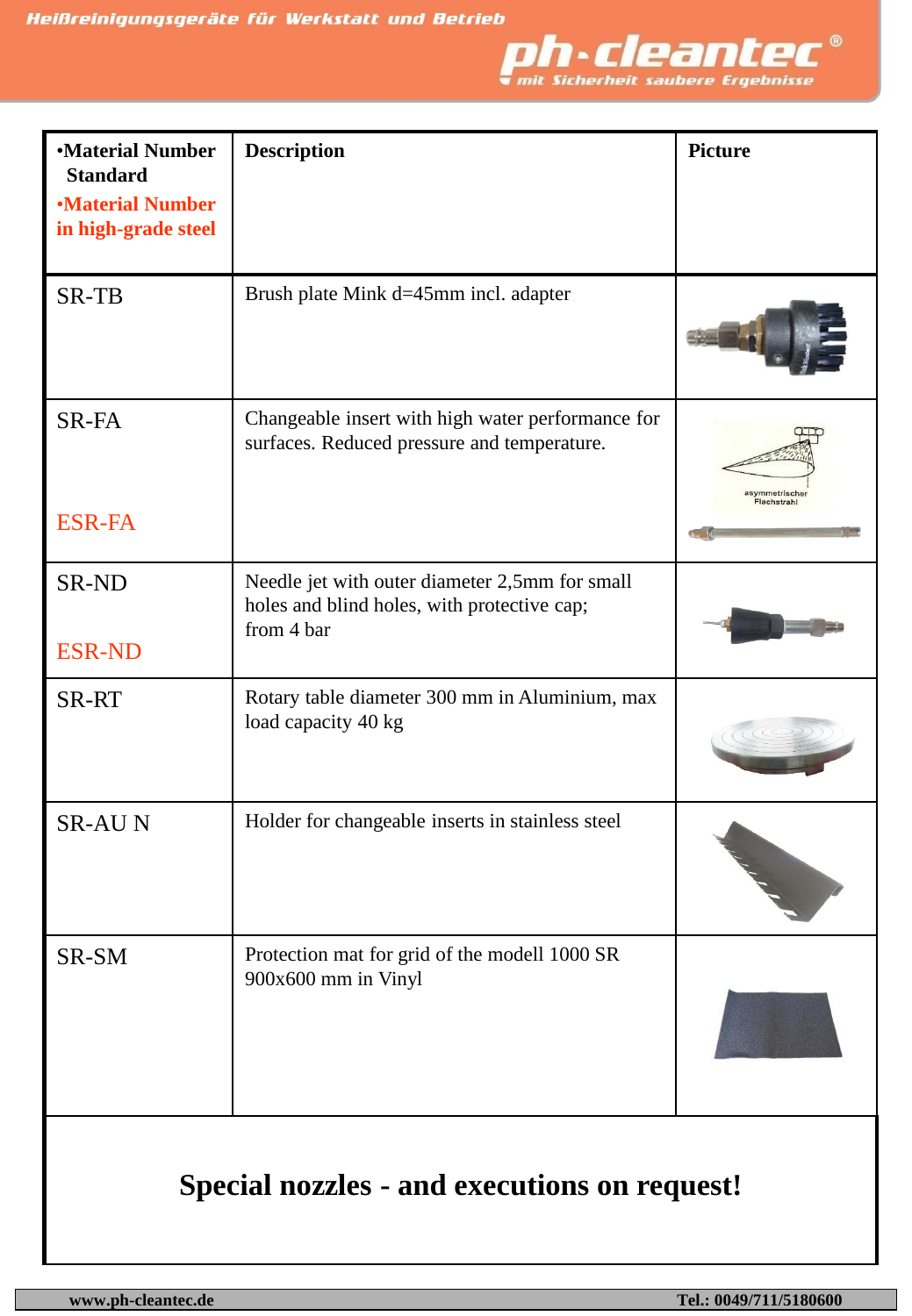

## **Versatile accessories make your hot cleaner to all-rounder** machines and lage part cleaning

| <b>•Material Number</b><br><b>Standard</b><br><b>•Material Number</b> | <b>Description</b>                                                                                                                                                                                                      | <b>Picture</b> |
|-----------------------------------------------------------------------|-------------------------------------------------------------------------------------------------------------------------------------------------------------------------------------------------------------------------|----------------|
| in high-grade steel                                                   |                                                                                                                                                                                                                         |                |
| <b>SR-FU</b>                                                          | Foot switches with 2 m hose and habile handle,<br>operation via the foot switch, integrated in cleaning<br>equipment                                                                                                    |                |
|                                                                       | Not available in stainless steel                                                                                                                                                                                        |                |
| SR-BSL-A                                                              | Option spray gun for the lance with hand screw<br>connection device, 5m hose and nipple. Standard<br>lance will not be included, if this option is chosen.<br>In stainless steel version fix mounted, without<br>nipple |                |
| <b>ESR-BSL-A</b>                                                      |                                                                                                                                                                                                                         |                |
| SR-BSL                                                                | Retrofit kit: spray gun for the lance with hand screw<br>connection device, 5m hose and nipple.                                                                                                                         |                |
| <b>ESR-BSL</b>                                                        | In stainless steel version fix mounted, without<br>nipple                                                                                                                                                               |                |
|                                                                       |                                                                                                                                                                                                                         |                |
| SR-DV                                                                 | Pressure adjustment at the pistol                                                                                                                                                                                       |                |